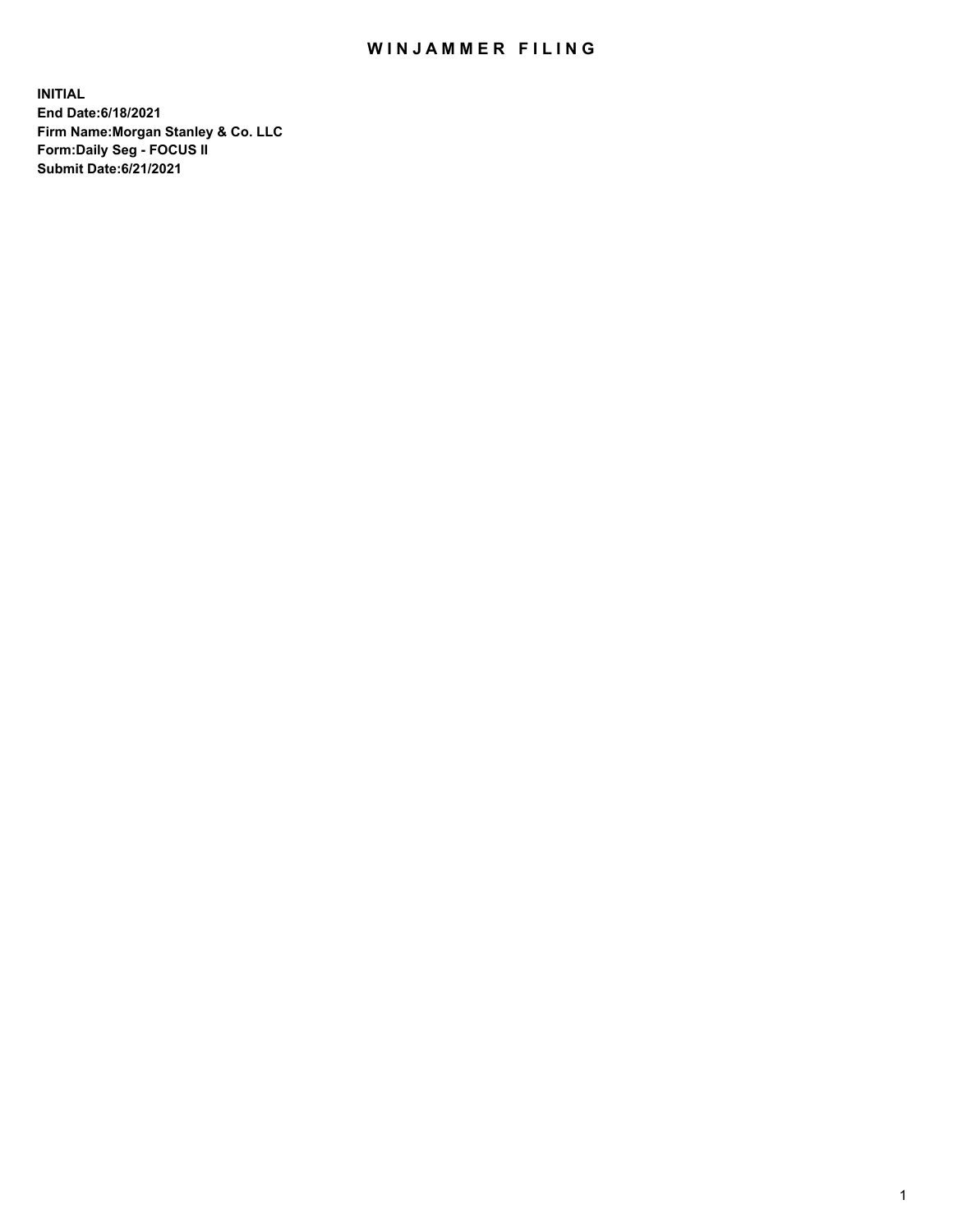**INITIAL End Date:6/18/2021 Firm Name:Morgan Stanley & Co. LLC Form:Daily Seg - FOCUS II Submit Date:6/21/2021 Daily Segregation - Cover Page**

| Name of Company                                                                                                                                                                                                                                                                                                                | <b>Morgan Stanley &amp; Co. LLC</b>                         |
|--------------------------------------------------------------------------------------------------------------------------------------------------------------------------------------------------------------------------------------------------------------------------------------------------------------------------------|-------------------------------------------------------------|
| <b>Contact Name</b>                                                                                                                                                                                                                                                                                                            | <b>Ikram Shah</b>                                           |
| <b>Contact Phone Number</b>                                                                                                                                                                                                                                                                                                    | 212-276-0963                                                |
| <b>Contact Email Address</b>                                                                                                                                                                                                                                                                                                   | Ikram.shah@morganstanley.com                                |
| FCM's Customer Segregated Funds Residual Interest Target (choose one):<br>a. Minimum dollar amount: ; or<br>b. Minimum percentage of customer segregated funds required:%; or<br>c. Dollar amount range between: and; or<br>d. Percentage range of customer segregated funds required between:% and%.                          | 235,000,000<br><u>0</u><br>0 <sub>0</sub><br>0 <sub>0</sub> |
| FCM's Customer Secured Amount Funds Residual Interest Target (choose one):<br>a. Minimum dollar amount: ; or<br>b. Minimum percentage of customer secured funds required:%; or<br>c. Dollar amount range between: and; or<br>d. Percentage range of customer secured funds required between:% and%.                            | 140,000,000<br><u>0</u><br>0 <sub>0</sub><br>0 <sub>0</sub> |
| FCM's Cleared Swaps Customer Collateral Residual Interest Target (choose one):<br>a. Minimum dollar amount: ; or<br>b. Minimum percentage of cleared swaps customer collateral required:% ; or<br>c. Dollar amount range between: and; or<br>d. Percentage range of cleared swaps customer collateral required between:% and%. | 92,000,000<br><u>0</u><br><u>00</u><br>00                   |

Attach supporting documents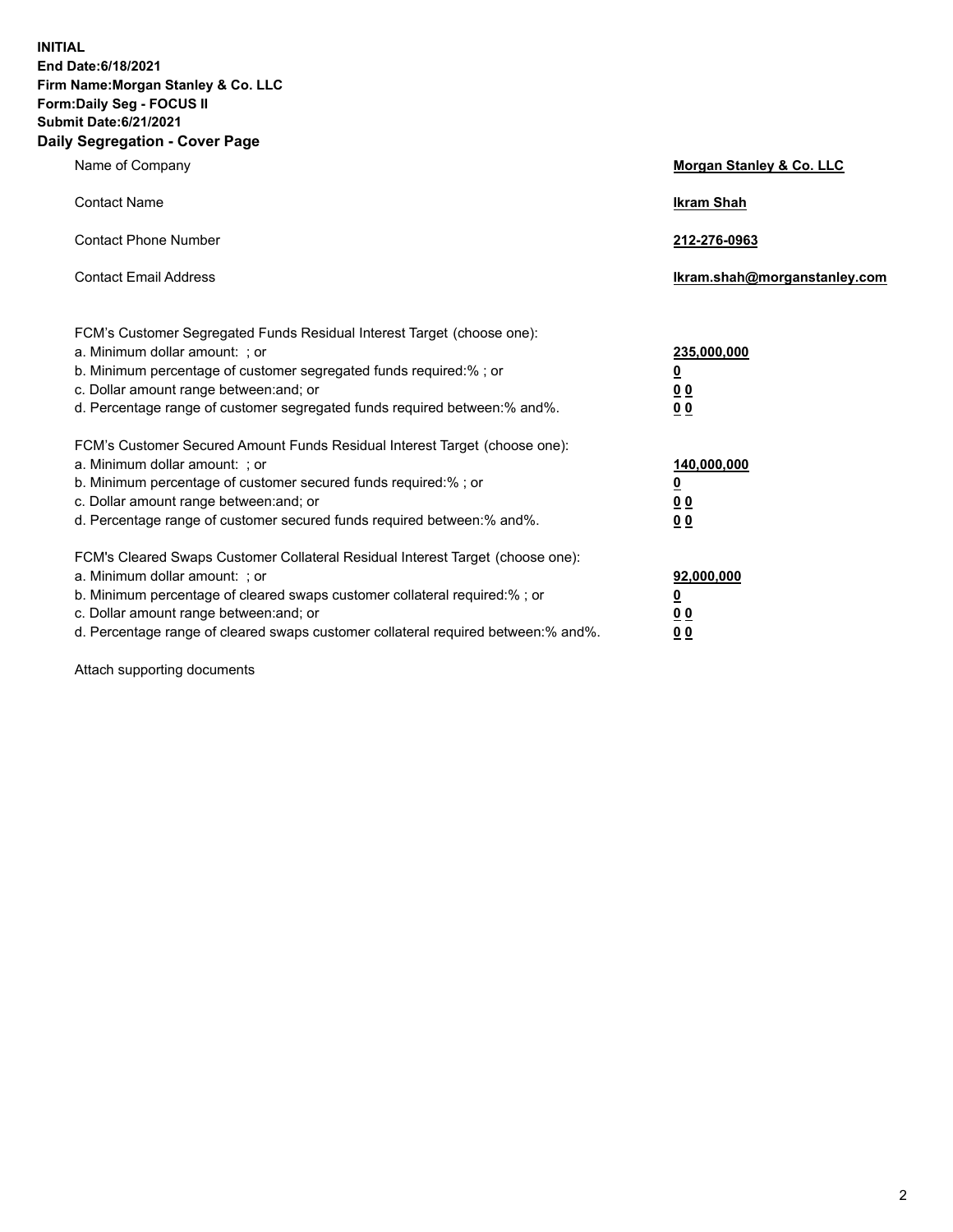## **INITIAL End Date:6/18/2021 Firm Name:Morgan Stanley & Co. LLC Form:Daily Seg - FOCUS II Submit Date:6/21/2021**

## **Daily Segregation - Secured Amounts**

Foreign Futures and Foreign Options Secured Amounts Amount required to be set aside pursuant to law, rule or regulation of a foreign government or a rule of a self-regulatory organization authorized thereunder 1. Net ledger balance - Foreign Futures and Foreign Option Trading - All Customers A. Cash **4,941,446,129** [7315] B. Securities (at market) **2,242,214,839** [7317] 2. Net unrealized profit (loss) in open futures contracts traded on a foreign board of trade **280,398,613** [7325] 3. Exchange traded options a. Market value of open option contracts purchased on a foreign board of trade **21,093,618** [7335] b. Market value of open contracts granted (sold) on a foreign board of trade **-14,698,804** [7337] 4. Net equity (deficit) (add lines 1. 2. and 3.) **7,470,454,395** [7345] 5. Account liquidating to a deficit and account with a debit balances - gross amount **82,501,384** [7351] Less: amount offset by customer owned securities **-80,041,743** [7352] **2,459,641** 6. Amount required to be set aside as the secured amount - Net Liquidating Equity Method (add lines 4 and 5) 7. Greater of amount required to be set aside pursuant to foreign jurisdiction (above) or line 6. FUNDS DEPOSITED IN SEPARATE REGULATION 30.7 ACCOUNTS 1. Cash in banks A. Banks located in the United States **312,837,098** [7500] B. Other banks qualified under Regulation 30.7 **496,725,116** [7520] **809,562,214** 2. Securities A. In safekeeping with banks located in the United States **614,653,469** [7540] B. In safekeeping with other banks qualified under Regulation 30.7 **42,764,468** [7560] **657,417,937** 3. Equities with registered futures commission merchants A. Cash **18,828,047** [7580] B. Securities **0** [7590] C. Unrealized gain (loss) on open futures contracts **-4,694,266** [7600]

- D. Value of long option contracts **0** [7610]
- E. Value of short option contracts **0** [7615] **14,133,781** [7620]
- 4. Amounts held by clearing organizations of foreign boards of trade
	-
	- B. Securities **0** [7650]
	- C. Amount due to (from) clearing organization daily variation **0** [7660]
	- D. Value of long option contracts **0** [7670]
	- E. Value of short option contracts **0** [7675] **0** [7680]
- 5. Amounts held by members of foreign boards of trade
	-
	-
	- C. Unrealized gain (loss) on open futures contracts **285,092,879** [7720]
	- D. Value of long option contracts **21,093,618** [7730]
	-
- 6. Amounts with other depositories designated by a foreign board of trade **0** [7760]
- 7. Segregated funds on hand **0** [7765]
- 8. Total funds in separate section 30.7 accounts **7,688,963,437** [7770]
- 9. Excess (deficiency) Set Aside for Secured Amount (subtract line 7 Secured Statement Page 1 from Line 8)
- 10. Management Target Amount for Excess funds in separate section 30.7 accounts **140,000,000** [7780]
- 11. Excess (deficiency) funds in separate 30.7 accounts over (under) Management Target **76,049,401** [7785]

**0** [7305]

[7354] **7,472,914,036** [7355]

**7,472,914,036** [7360]

[7530]

[7570]

A. Cash **0** [7640]

 A. Cash **4,331,564,911** [7700] B. Securities **1,584,796,901** [7710] E. Value of short option contracts **-14,698,804** [7735] **6,207,849,505** [7740] **216,049,401** [7380]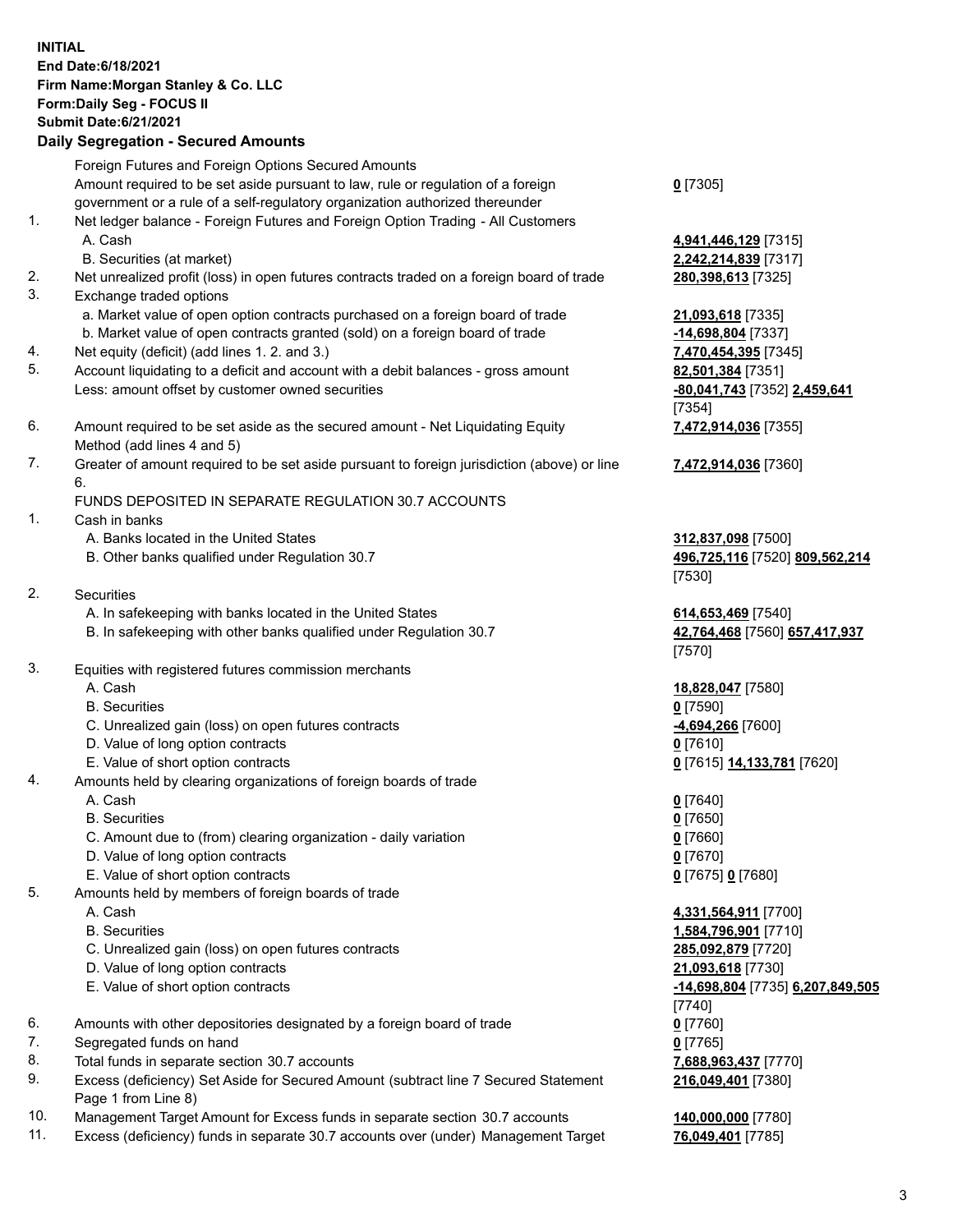**INITIAL End Date:6/18/2021 Firm Name:Morgan Stanley & Co. LLC Form:Daily Seg - FOCUS II Submit Date:6/21/2021 Daily Segregation - Segregation Statement** SEGREGATION REQUIREMENTS(Section 4d(2) of the CEAct) 1. Net ledger balance A. Cash **17,006,914,083** [7010] B. Securities (at market) **8,187,275,982** [7020] 2. Net unrealized profit (loss) in open futures contracts traded on a contract market **-149,139,396** [7030] 3. Exchange traded options A. Add market value of open option contracts purchased on a contract market **823,195,484** [7032] B. Deduct market value of open option contracts granted (sold) on a contract market **-403,388,509** [7033] 4. Net equity (deficit) (add lines 1, 2 and 3) **25,464,857,644** [7040] 5. Accounts liquidating to a deficit and accounts with debit balances - gross amount **576,585,079** [7045] Less: amount offset by customer securities **-566,280,786** [7047] **10,304,293** [7050] 6. Amount required to be segregated (add lines 4 and 5) **25,475,161,937** [7060] FUNDS IN SEGREGATED ACCOUNTS 7. Deposited in segregated funds bank accounts A. Cash **2,484,450,637** [7070] B. Securities representing investments of customers' funds (at market) **0** [7080] C. Securities held for particular customers or option customers in lieu of cash (at market) **2,400,343,543** [7090] 8. Margins on deposit with derivatives clearing organizations of contract markets A. Cash **15,058,283,837** [7100] B. Securities representing investments of customers' funds (at market) **0** [7110] C. Securities held for particular customers or option customers in lieu of cash (at market) **5,306,077,614** [7120] 9. Net settlement from (to) derivatives clearing organizations of contract markets **-297,355,782** [7130] 10. Exchange traded options A. Value of open long option contracts **823,195,484** [7132] B. Value of open short option contracts **-403,388,509** [7133] 11. Net equities with other FCMs A. Net liquidating equity **8,779,911** [7140] B. Securities representing investments of customers' funds (at market) **0** [7160] C. Securities held for particular customers or option customers in lieu of cash (at market) **0** [7170] 12. Segregated funds on hand **480,854,825** [7150] 13. Total amount in segregation (add lines 7 through 12) **25,861,241,560** [7180] 14. Excess (deficiency) funds in segregation (subtract line 6 from line 13) **386,079,623** [7190]

- 15. Management Target Amount for Excess funds in segregation **235,000,000** [7194]
- 16. Excess (deficiency) funds in segregation over (under) Management Target Amount Excess

**151,079,623** [7198]